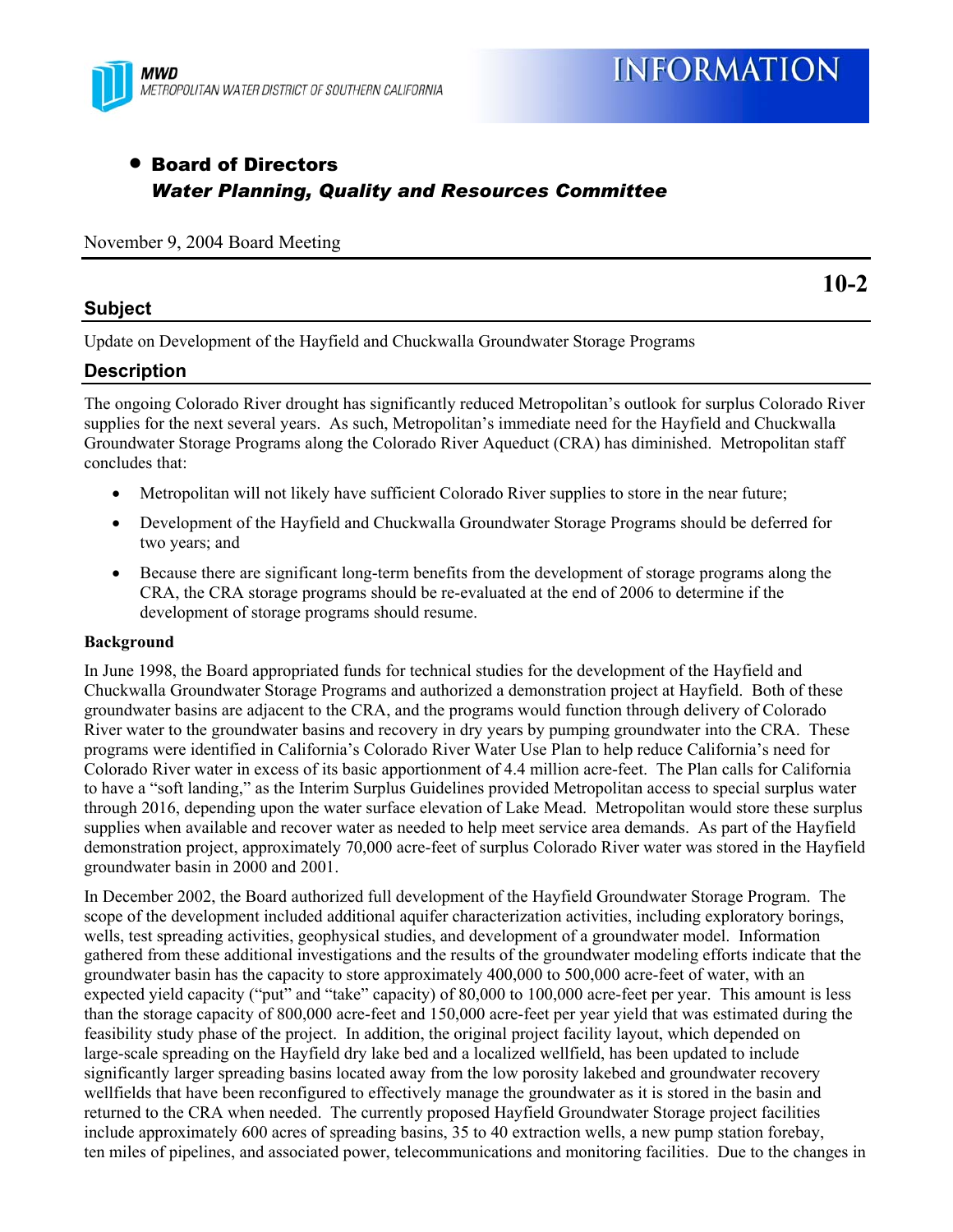project scope, the current estimated cost to complete development of the Hayfield Groundwater Project is approximately \$130 million. The amount approved in the CIP is about \$73 million, of which approximately \$10 million has been expended to date.

### **Need for Additional Colorado River Storage**

Only a few years ago – as late as 2001 – hydrologic simulation modeling showed that Metropolitan would likely have the ability to access special surplus supplies nearly every year through 2016. About six million acre-feet of total special surplus supplies were projected to be available to Metropolitan through that period, which would have provided significant opportunities for Metropolitan to fill the groundwater storage programs near the CRA. Five years of record-setting drought on the Colorado River, however, have caused an unprecedented drop in storage in Lake Mead and Lake Powell. As a result, special surplus supplies are no longer available to Metropolitan, and current projections indicate that, even under extremely favorable hydrologic conditions, it may be several years before such surplus water again becomes available.

Without the availability of special surplus supplies from the Colorado River, Metropolitan will not have Colorado River water to place into storage. In the early years of the Quantification Settlement Agreement, water transfer programs that will help fill the CRA are early in their buildup phases and do not produce the full allotment of water supply. For example, the Imperial Irrigation District water transfer to the San Diego County Water Authority, which will ultimately provide 200,000 acre-feet of supply annually, is providing 20,000 acre-feet in 2004. Other water supply programs, such as the All American Canal Lining Project and additional transfers from Imperial Irrigation District dependent upon Salton Sea restoration, have not yet begun, while the fallowing and forbearance program with Palo Verde Irrigation District will begin in 2005. Without special surplus over the next ten years, the outlook for Colorado River supplies is for about 700,000 to 800,000 acre-feet to be available annually, and such water is needed to meet demands in Metropolitan's service area.

Beyond 2010, Metropolitan is projected to have water to store in CRA programs with or without special surplus supplies. The primary reasons for this projection are: (1) the QSA programs, when fully implemented, will eventually provide significant amounts of Colorado River supplies even without special surplus; and (2) with the completion of the Inland Feeder and Ozone Retrofit projects projected in the next five years, Metropolitan will be able to deliver increased supplies from the State Water Project when available, allowing Metropolitan to store Colorado River water. Storage programs, like Hayfield and Chuckwalla, could provide significant benefits to Metropolitan in the next decade.

### **Conclusion**

It is uncertain whether the Colorado River drought will continue or if weather conditions will change, permitting storage levels to recover. It is currently projected that it is unlikely that Metropolitan will receive special surplus supplies from the Colorado River in the near term, and it is unlikely that Metropolitan would be in a position to store Colorado River water in the Hayfield or Chuckwalla groundwater basins in the next five years. Therefore, there is no immediate need to complete development of either of the storage and recovery programs. Staff recommends that the development of the Hayfield and Chuckwalla storage programs be deferred, and that the need for the storage programs be re-evaluated in two years. Such a deferral would not likely have any impact on Metropolitan's Colorado River supplies. Metropolitan staff does recommend, however, that the acquisition of lands needed for the program continue.

Metropolitan has also re-evaluated the potential for early recovery of the 70,000 acre-feet of water currently stored in the Hayfield groundwater basin. At this time, staff concludes that it is not cost-effective to recover this water in advance of the full storage and recovery program. Staff will continue to evaluate the potential recovery of some or all of the water and, if proven cost-effective, would consider early recovery of the water.

# **Policy**

By Minute Item 43066, dated July 14, 1998, the Board appropriated funds for technical studies of the proposed Hayfield and Chuckwalla Programs.

By Minute Item 45111, dated Dec. 10, 2002, the Board authorized development of the Hayfield Program.